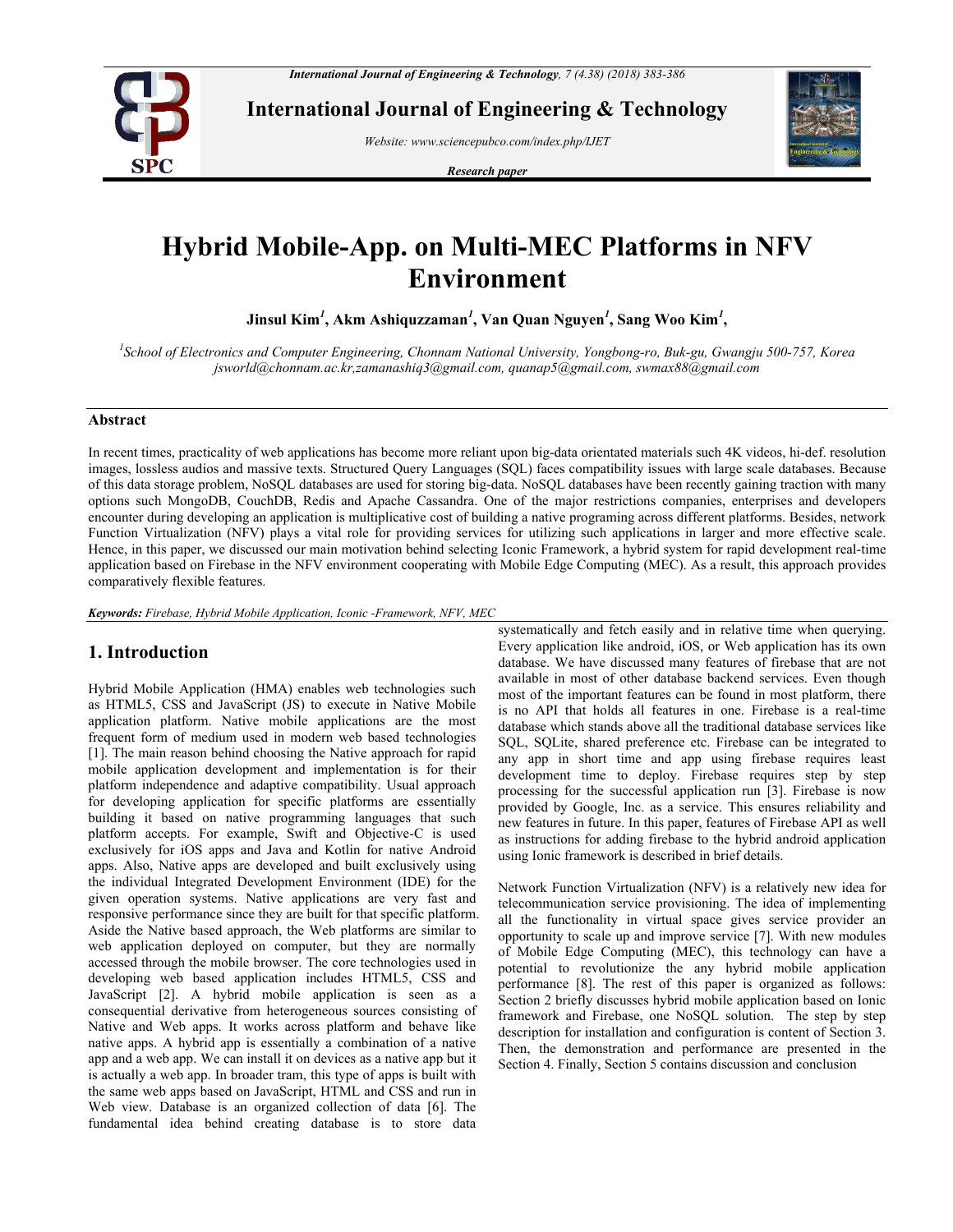# **2. Literature Review**

## **A. Hybrid Mobile Applications**

There are three approaches [4] to develop mobile applications, these are called Native approach, Web and Hybrid mobile approaches shown as Fig. 1. Each approach has its features as well as including both advantages and disadvantages. We experienced emergence of various hybrid mobile application using various technologies so far. This has the potential for making the native method obsolete [1]. The hybrid approach based on Ionic framework [5] is discussed below.



**Fig. 1.** Three Approaches for Developing Mobile Application **Fig. 1.** Hybrid Mobile Application Architecture

This paper focuses on the application of Firebase [3] with Hybrid mobile application. In the previous part, we discussed how Hybrid mobile application can be developed using Ionic framework technologies. In this section, Firebase solution from Google will be main objective. These following services are available in Firebase:

**Real-time Database:** The Firebase Real-time Database is a cloud-host NoSQL database that allows application data to be synchronized across clients and stored on Firebase in real-time. Real-time syncing makes it easier for users to access their data from any devices, even in web or mobile. Real-time database also helps user collaborate with one another. When user goes to offline, the Real-time Database SDK use local cache on the device to serve and store changes. When the devices come back online, the local data is automatically synchronized. The Realtime Database can also integrate with Firebase Authentication to provide a simple and intuitive authentication process.

**Firebase Authentication:** Firebase Authentication support social login provider like Facebook, Google, Github and Twitter. It provides backend services, easy-to-use SDKs, and ready-made UI libraries to authenticate user to your app. Firebase Authentication makes building secure authentication systems easier, while also improving the sign-in and onboarding experience for end users.

**Firebase Cloud Messaging:** Firebase provides a reliable and battery-efficient connection between your server and devices that allows you to deliver and receive messages and notifications on iOS, Android, and the Web application, that is also formerly known as Google Clouds Messaging (GCM).

**Firebase Storage:** It facilitate easy and secure file transfer regardless of network quality for the Firebase apps. It is backed by Google Cloud Storage which is cost-effective object storage

service. The developer can use it to store images, audio, video, or other user-generated content.

**Firebase Test Lab:** It is a cloud-based app-testing infrastructure. Firebase Test lab provides automatic and customized testing of your app on virtual and physical devices hosted by Google. With one operation only, you can test your Android or iOS app across a wide variety of devices and devices configurations, and see the results like logs, videos, and screenshots-in the Firebase console as well as to find hidden problems throughout the development life.

**Firebase Crash Reporting:** plays an indispensable role for diagnosing and fixing problems in your mobile app. It creates detailed report of the bugs in your app triaged by severity of the impact on your user. The errors are grouped into clusters of similar stack traces.

# **3. Developing Hybrid Mobile Application on Firebase**

## **A. Proposed System Overview**

The main idea for implementing NVF into HMA to reduce stress and overhead from the service. Specifically, the proposed NVF system is shown in the Fig. 2. In the NVF environment, we can divide the media platform into three separated services such as the firebase for database handling, the control server acts as the main service head and streaming server can be classified as the transmission service. As all this services are being implemented virtually, the main Mobile Edge Computing components can be scaled by with services in need. So the rollout of the HMA can be scaled up by increasing and decreasing as needed. The whole idea of operational flow for the idea application in shown in Fig. 2.

An experimental setup for such application to run in smaller scale and using the utilities to later maintain and rollout in larger option is greatly investigated in this paper. The idea is then simulated for an experimental application and various aspects for this application is explored in later sections.

#### **B. Application Design Flow**

This section, we aim at providing details of the research process to develop a hybrid mobile application. The application flow is depicted as Fig. 3. There are four main processes including process of design, building, testing and running the system.

The steps needed to carry installation of the components are considerably easier than other mobile approaches. Node.js was installed from official website. The .msi and .pkgfile were installed on windows and MacOS respectively. We check to see if Node.js was installed correctly, this was done on terminal and command prompt utility of both OS by typing 'node-v'. This would print the version number. Node Package Manager (NPM) is package manager or code library that extends the functionality of Node.js by adding useful features. These commands were implemented in order to carry on the process of installation and building. We followed the general process as bellows: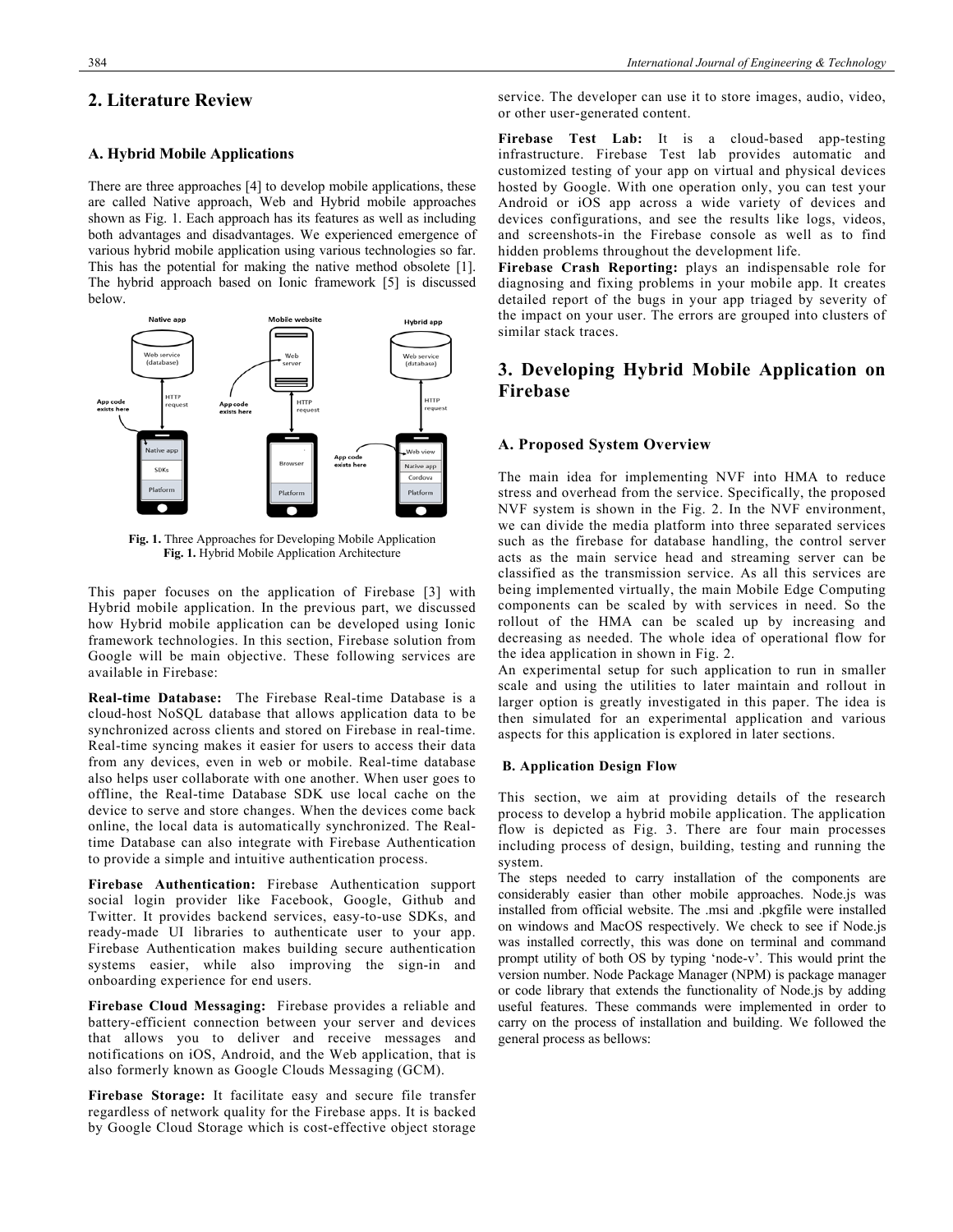

**Fig. 2.** Concept of NVF incorporated in Hybrid Mobile Application



**Fig. 3.** Methodology for Developing Hybrid Mobile Application

#### *Installing Ionic*

- *install node*
- *npm install –g cordova*
- *npm install –g ionic*

### *Create mobile App project*

- *Ionic start*
- *Ionic start "app-name" "template"*

# *Run the project*

- *run ionic serve*
- *ionic serve –l (l denotes ionic lab to display android, window and iOS on browser)*

#### *Add and remove mobile platform –iOS or Android*

- *ionic platform add "platform\_name"*
- *ionic platform rm "platform\_name"*

#### *Build platform*

• *ionic build "platform\_name"*

#### *Run mobile platforms*

• *ionic run "platform"*

## *Add and remove plugin*

- *ionic plugin add "plugin package name"*
- *cordova plugin add "plugin package name"*

## **C. Implementing Dating Application**

#### **Software specification:**

The application was build and test on multi-platform for Android and iOS device.

Code design and implementation:

Our target is developing a dating application on which there are social users with their registered information could make friends, messages and communicate to each other's. User could publish their photo via upload avatar or gallery and update their profile including

name, birthday, level of education, hometown. Even they can require other information about characteristic, favorite food, type of blood, religion or weight and height. All data will be used for recommendation algorithm or matching algorithm that help user to find the matched friend.

#### **Using Firebase features in Hybrid mobile application:**

We build a hybrid mobile application look like dating application with require accounts that is registered use email or provider like Facebook account as shown in Fig. 4.

| Identifier          | <b>Providers</b> | Created     | Signed In $\sqrt{}$ |
|---------------------|------------------|-------------|---------------------|
| quanap5@qmail.com   |                  | 26 Aug 2018 | 26 Aug 2018         |
| nobles3v2@gmail.com |                  | 26 Aug 2018 | 26 Aug 2018         |
| nobles2v2@gmail.com |                  | 26 Aug 2018 | 26 Aug 2018         |
| nobles1v2@gmail.com |                  | 26 Aug 2018 | 26 Aug 2018         |



Fig. 5 is a descriptive JSON of the Firebase data structure of hybrid mobile application. From root of structure, there are eight child including buddy chats, friends, interests, news, payments, report, requests, users. They are containing information about message (id sender, id receiver, content of message, timestamp of messages), friend relationship between user in network of hybrid application, list of user who viewed current user, list of user who give a like to current user, list of new member who has just registered to join in network, information about payment (token, amount, method of payment, status of payment and other information of transaction), detailed report about number of users on male, female and matched couple, profile of active user (name, birthday, age, gender, education) respectively.



**Fig. 5**. Firebase Data Structure

Since target of hybrid application is find the matching user who is the most similar to current user for recommendation system. These similar users will be appeared on the home page first. For our project, we implement two searching mode by manual and grouping by kmean clustering algorithm. Searching algorithm refer to information of hometown and target (marriage or remarriage).